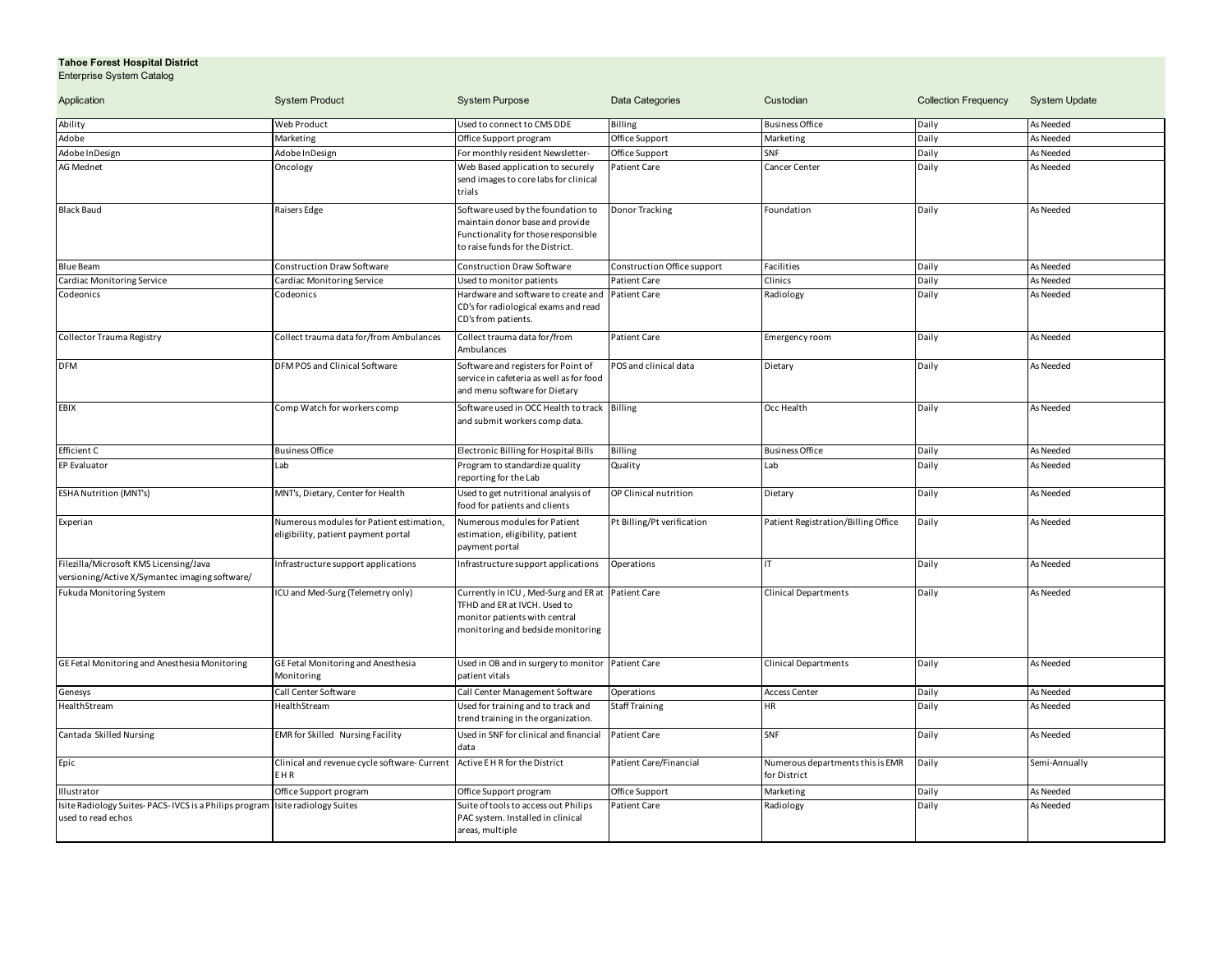| Kaufman Hall Axiom                         | Finance/Budget program all Directors            | Two software packages a) a<br>forecasting software used by finance<br>and a budgeting package used by all<br>who have input into the budget.          | <b>Budget software</b>                        | Finance               | Daily | As Needed |
|--------------------------------------------|-------------------------------------------------|-------------------------------------------------------------------------------------------------------------------------------------------------------|-----------------------------------------------|-----------------------|-------|-----------|
| Lectora                                    | Education program for publishing Power<br>Point | Education program for publishing<br>Power Point                                                                                                       | Operations support                            | ΗR                    | Daily | As Needed |
| M.D. Staff Physician Credentialing program | M.D. Staff Physician Credentialing program      | Web based physician credentialing<br>program.                                                                                                         | Operations support                            | Med Staff             | Daily | As Needed |
| Med Trak System for OCC Health             | Occ Health and Clinic                           | EMR for this clinic and used for some<br>of OCC Health Functions                                                                                      | Patient Data                                  | Occ Health            | Daily | As Needed |
| Medidose                                   | Medidose                                        | To Print labels for drugs                                                                                                                             | Operations support                            | Pharmacy              | Daily | As Needed |
| Micromedex Care Notes and Health Series    | Clinical areas                                  | Health Series which provides clinical<br>data to physicians, nursing and<br>pharmacy                                                                  | Clinical education data                       | Pharmacy and Nursing  | Daily | As Needed |
| MiltDose                                   | Pharmacy                                        | To split dosage                                                                                                                                       | Operations support                            | Pharmacy              | Daily | As Needed |
| Mind Body                                  | Center for Health and Sports                    | Software used to keep track of the<br>Gym and supplies sold                                                                                           | Gym Software                                  | Center for Health     | Daily | As Needed |
| MModal Fluency Direct                      | MModal Fluency Direct                           | Allows a clinician to dictate directly<br>into Epic                                                                                                   | Operations support                            | Operations support    | Daily | As Needed |
| <b>MModal for Dictation</b>                | MModal for Dictation                            | Dictation company that<br>physicians/clinicians dictate to over<br>an 800 number.                                                                     | Operations support                            | Operations support    | Daily | As Needed |
| Nant Health                                | IT and most departments                         | Middle ware for data transfer from<br>patient Monitoring to Epic                                                                                      | nterface                                      |                       | Daily | As Needed |
| Nevada County                              | Birth Certificate Program with County           | Stand alone program for Nevada<br>county to record births.                                                                                            | Operation support                             | OB                    | Daily | As Needed |
| Pandora /DEA                               | Pharmacy                                        | Software to manage controlled<br>substance monitoring. Integrates<br>with PYXIS. Compliance regulation.                                               | Operation support/ Compliance                 | Pharmacy              | Daily | As Needed |
| Par-EX Materials system                    | Par-EX Materials system                         | Patient charge and inventory system.                                                                                                                  | Operations support                            | Materials Management  | Daily | As Needed |
| Pharmacia Drug Module                      | Home Health /Hospice                            | Used by Home Health and Hospice to<br>order medications (MARS)                                                                                        | Clinical                                      | Home health           | Daily | As Needed |
| Photoshop                                  | Office Support program                          | Office Support program                                                                                                                                | Office Support program                        | Marketing             | Daily | As Needed |
| Premier                                    | Premier                                         | Financial Software for AP, GL and<br>purchasing                                                                                                       | Financial and financial reporting<br>software | Finance               | Daily | As Needed |
| Press Ganey Customer Satisfaction          | Press Ganey Customer Satisfaction               | <b>Patient Satisfaction Surveys</b>                                                                                                                   | Patient Satisfaction                          | Quality               | Daily | As Needed |
| Primex                                     | Clock Management system                         | Clock Management system                                                                                                                               | Operations Support                            |                       | Daily | As Needed |
| Procare                                    | Procare                                         | Software program to keep track of<br>children, parents required data and<br>online payment processing for<br>payments.                                | Operations Support                            | Child Care Center     | Daily | As Needed |
| Project Manager.com                        | PMO                                             | Project Management Software                                                                                                                           | Operations Support                            | PMO                   | Daily | As Needed |
| Pyxis                                      | Pyxis                                           | Automated medication dispensing<br>machines used in ER, Surgery, PACU,<br>ASD, ICU, MS and OB.                                                        | Clinical and Operation support                | Pharmacy              | Daily | As Needed |
| QS1                                        | QS1 - Retail Pharmacy                           | Software program to run a retail<br>pharmacy and meet compliance                                                                                      | Clinical and Operation support                | Retail Pharmacy       | Daily | As Needed |
| Quantros                                   | <b>Risk Management</b>                          | Reporting software for the District<br>for incidents                                                                                                  | Operation support                             | Risk Management       | Daily | As Needed |
| Radware Dictation (Nuance)                 | Radiology departments                           | Used by radiologist to dictate and<br>transcribe results. Improved turn<br>around times and reduced costs from<br>traditional transcription services. | Clinical and operation support                | Radiology departments | Daily | As Needed |
| Relyco Check printing program              | Finance                                         | Software used by Finance with<br>Premier to print checks                                                                                              | Operation support                             | Finance               | Daily | As Needed |